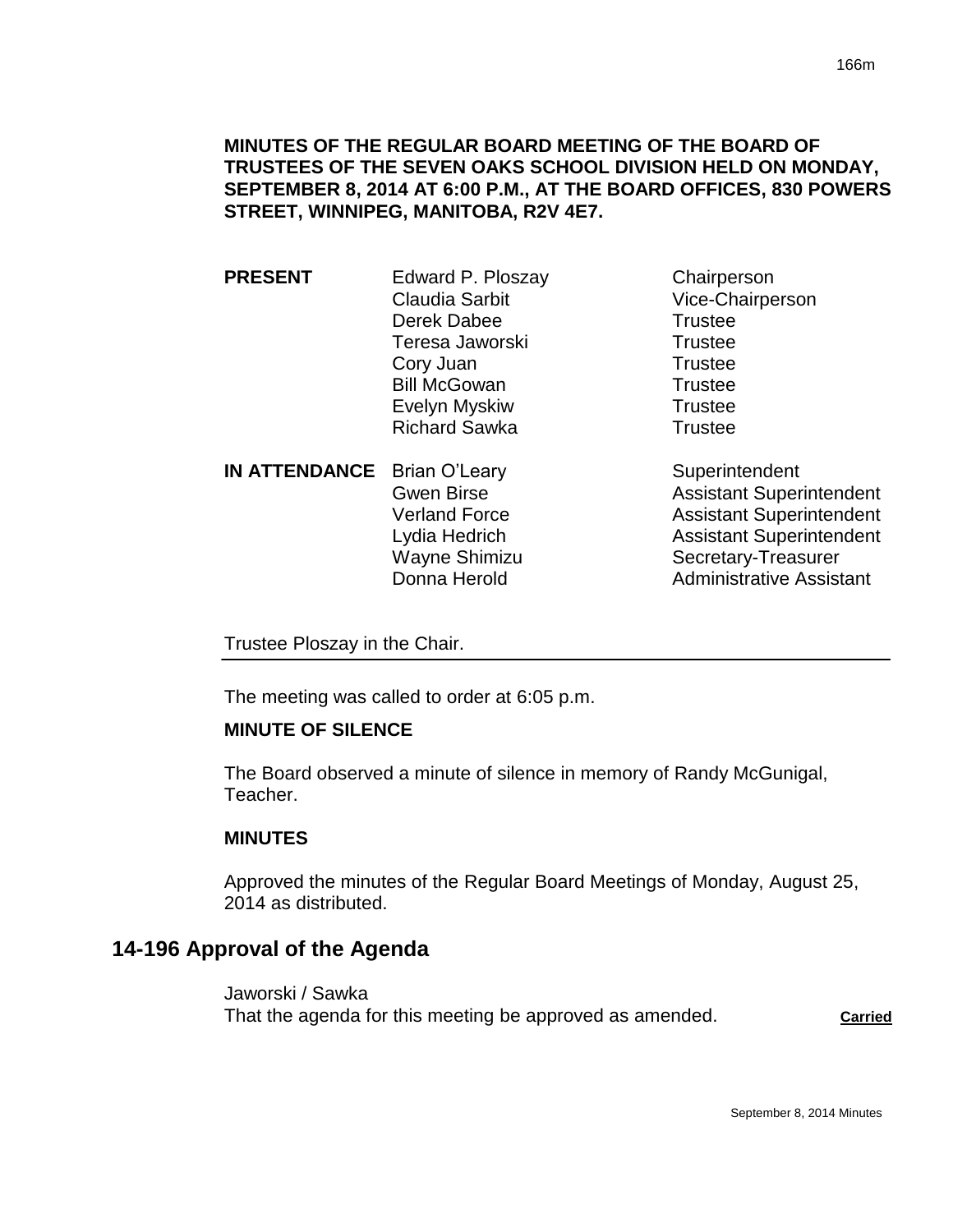# **14-197 Moved to Committee of the Whole at 6:08 p.m.**

McGowan / Juan That the Board move into Committee of the Whole. **Carried**

Trustee Sarbit in the Chair.

## **OFFICERS' REPORT**

**Trustee Juan updated the Board on the MSBA Regional meeting.** 

# **14-198 The Seven Oaks Teachers' Association**

Sawka / Juan That the Board ratify the 2014-2017 Agreement in Committee with the Seven Oaks Teachers' Association. **Carried**

## **PERSONNEL REPORT**

## **14-199 Superintendents' Personnel Report**

Jaworski / Dabee That the Superintendents' Personnel Report be ratified. **Carried** Carried

## TEACHER APPOINTMENTS

Marion Franczyk was appointed to a full-time (1.00) Teacher General (Permanent) teaching contract effective September 2, 2014.

Lisa Briggs was appointed to a part-time (.125) Limited Teacher-General (Term) contract effective September 2, 2014 to January 28, 2015.

Cynthia Burke was appointed to a part-time (.125) Limited Teacher-General (Term) contract effective September 2, 2014 to January 29, 2015.

Nestor Ching was appointed to a part-time (.50) Limited Teacher-General (Term) contract effective September 2, 2014 to December 19, 2014.

Slavomir Federkevic was appointed to a part-time (.125) Limited Teacher-General (Term) contract effective September 2, 2014 to January 29, 2015.

Norma Guiboche was appointed to a part-time (.125) Limited Teacher-General (Term) contract effective September 2, 2014 to January 28, 2015.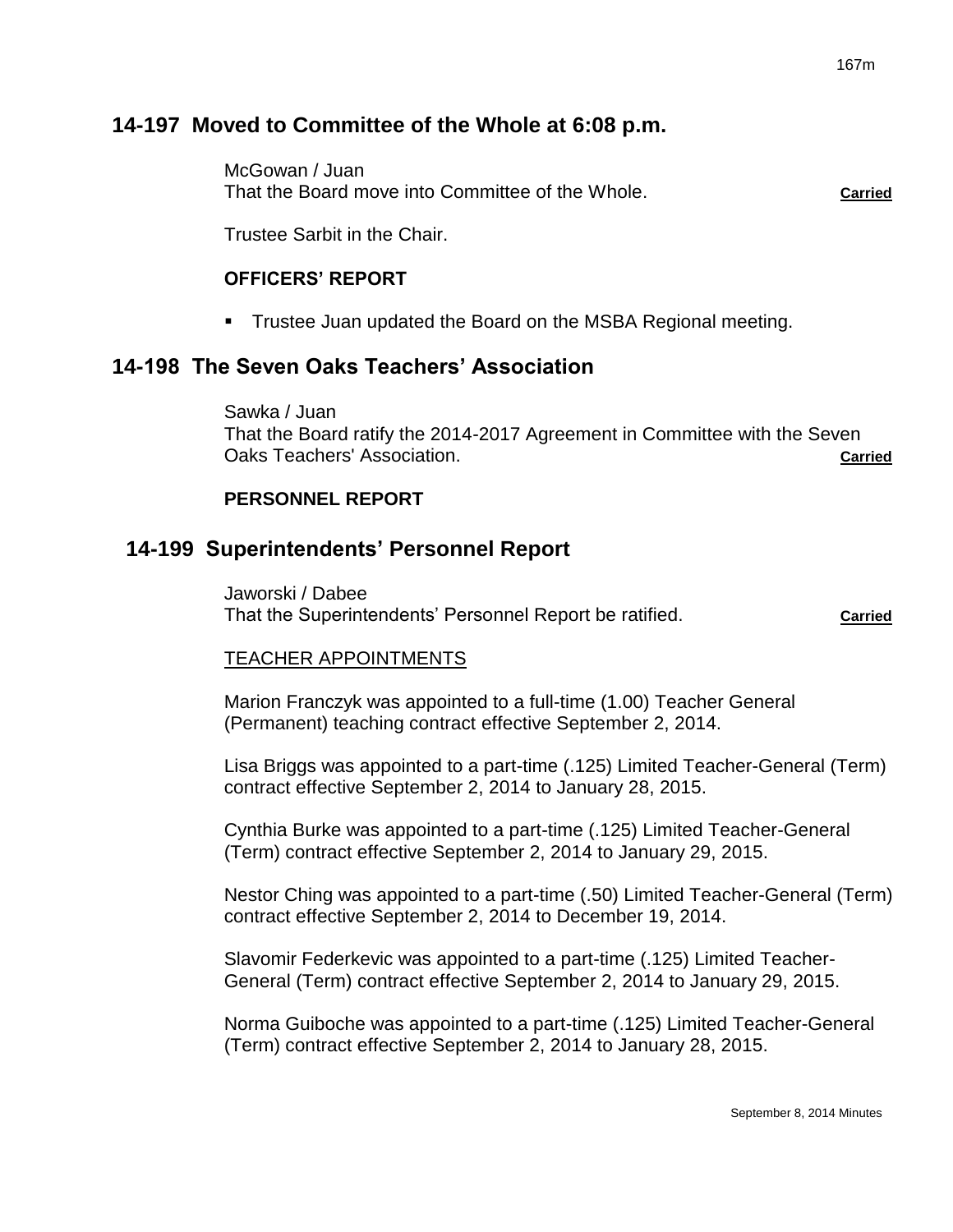### **PERSONNEL REPORT**

Mykael Sopher was appointed to a part-time (.125) Limited Teacher-General (Term) contract effective September 2, 2014 to January 28, 2015.

Ashley F. Taylor was appointed to a full-time (1.00) Limited Teacher-General (Term) contract effective September 2, 2014 (indefinite).

Roby Yeung was appointed to a full-time (1.00) Limited Teacher-General (Term) contract effective September 2, 2014 (indefinite).

#### SUBSTITUTE TEACHER APPOINTMENTS

The following teachers were appointed to Substitute Teacher contracts effective the 2014-2015 school year:

Marie-Pierre Akaffou Chelsea Morissette Meera Balkaran Serge Omar Joshua Bergmann Monique Porznak Cindy Blicq Elfren-Ray Raquin Lori Botan **Brad Russell** Juana Castillo Christine Russell Patricia Fulcher Teresita Tamayo Cristien Lyons Gillian Woodfield Beverly Mason

Jeff Kirkpatrick Samantha Villanueva

## TEACHER MATERNITY AND PARENTAL LEAVE

Danielle Deck was granted maternity and parental leave effective September 23, 2014 to September 7, 2015.

## EDUCATIONAL ASSISTANT RESIGNATION

Wendy Anderson gave notice of intent to resign effective June 27, 2014.

## CHILD CARE COORDINATOR APPOINTMENT

Brenda Bracken was appointed to the position of Child Care Coordinator, fulltime (7 hours per day) term effective September 2, 2014.

#### CUSTODIAN APPOINTMENT

Nestor Penano was appointed to the position of Custodian, full-time, (8 hours per day) effective September 2, 2014.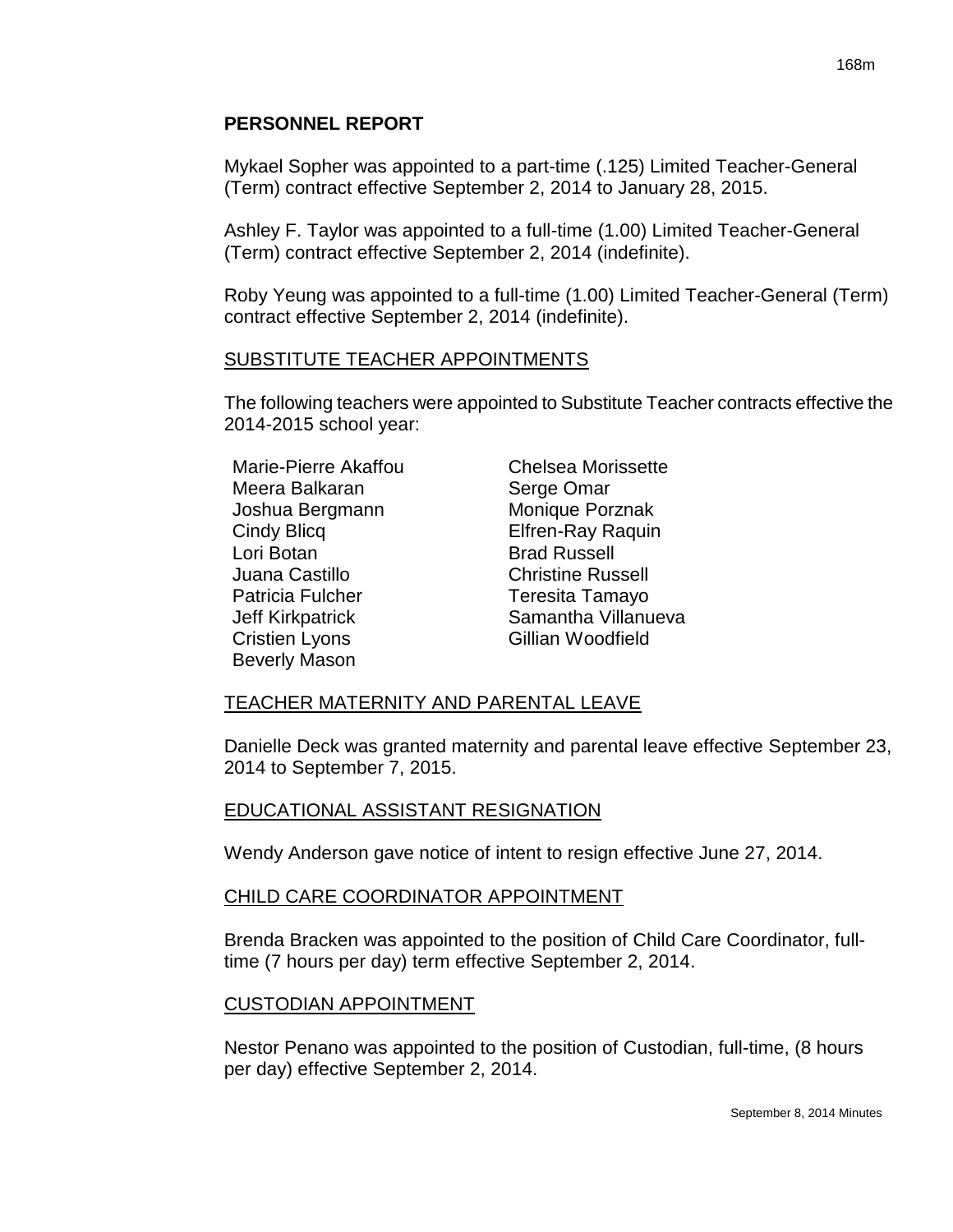### **PERSONNEL REPORT**

#### CUSTODIAN RESIGNATION

Dalila Grilo gave notice of intent to resign from the position of Custodian effective August 1, 2014.

#### MECHANIC APPOINTMENT

Joseph Tymkiw was appointed to the position of Mechanic, full-time, (8 hours per day) effective August 22, 2014.

#### STUDENT PARENT SUPPORT WORKER APPOINTMENTS

Gazelle Manuel was appointed to a full-time (1.00) Student Parent Support Worker position effective August 25, 2014.

Nawal Tajdin was appointed to a full-time (1.00) Student Parent Support Worker position effective August 25, 2014.

#### **SUPERINTENDENT'S REPORT**

The following matters were received as information:

- **Personnel Matters.**
- Draft 2014-2015 Divisional Plan.

## **14-200 2014-2015 Divisional Plan**

Jaworski / Juan That the Board approve the 2014-2015 Divisional Plan as amended. **Carried**

Trustee Ploszay in the Chair.

## **SUPERINTENDENT'S REPORT**

The following matters were received as information:

- 2014-2015 Superintendents' Team Responsibilities.
- 2014-2015 Enrolment Update.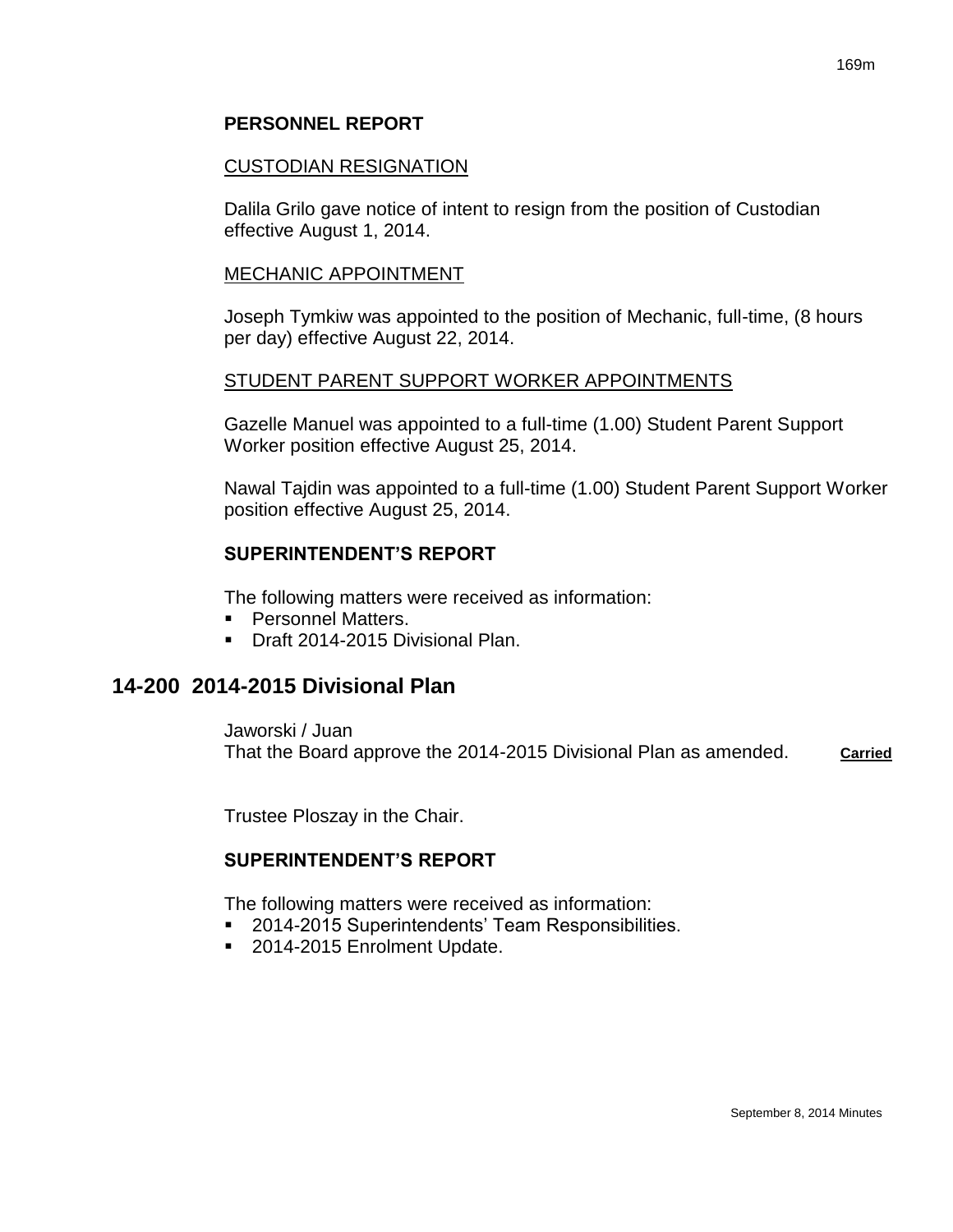## **CONSENT AGENDA**

## **14-201 Consent Agenda**

Sarbit / McGowan That the Consent Agenda be approved. **Carried**

#### Stantec Consulting Invoice No. 883401

That Invoice No. 883401 for the Garden City Collegiate East Wall/Roof Replacement project in the amount of \$19,466.93 be paid to Stantec Consulting.

#### M. Block & Associates Invoice No. W-2014-149

That Invoice No. W-2014-149 for the R.F. Morrison Classroom Addition project in the amount of \$5,552.58 be paid to M. Block & Associates.

#### Integrated Designs Inc. Invoice No. 3182

That Invoice No. 3182 for the New École Rivière-Rouge School in the amount of \$2,100.00 be paid to Integrated Designs Inc.

#### Canotech Consultants Ltd. Certificate of Payment No. 1

That Certificate of Payment No. 1 for the Garden City Collegiate East Wall/Roof Replacement project in the amount of \$456,437.08 be paid to Canotech Consultants Ltd.

## Statutory Holdback Canotech Consultants Ltd. Certificate of Payment No. 1

That the Statutory Holdback on Certificate of Payment No.1 for the Garden City Collegiate East Wall/Roof Replacement project in the amount of \$35,246.11 be paid to the Seven Oaks School Division/Canotech Consult-454 account.

## Expenditure Listing to September 2, 2014

That cheques #2143596 to #2144062, #2150000 to #2150355 and #841 to #870, US cheques #214142 to #214166 and #215000 to #215006, direct deposits #20146859 to #20148084 and #20150000-20150624, and preauthorized debits #2014176 to #2014208 and #2015000-2015018 in the amount of \$19,041,553.48 be approved.

## **NEW BUSINESS**

Trustee Myskiw informed the Board that a Reduced-Speed School Zone has been established on Main Street in front of West St. Paul School at 3740 Main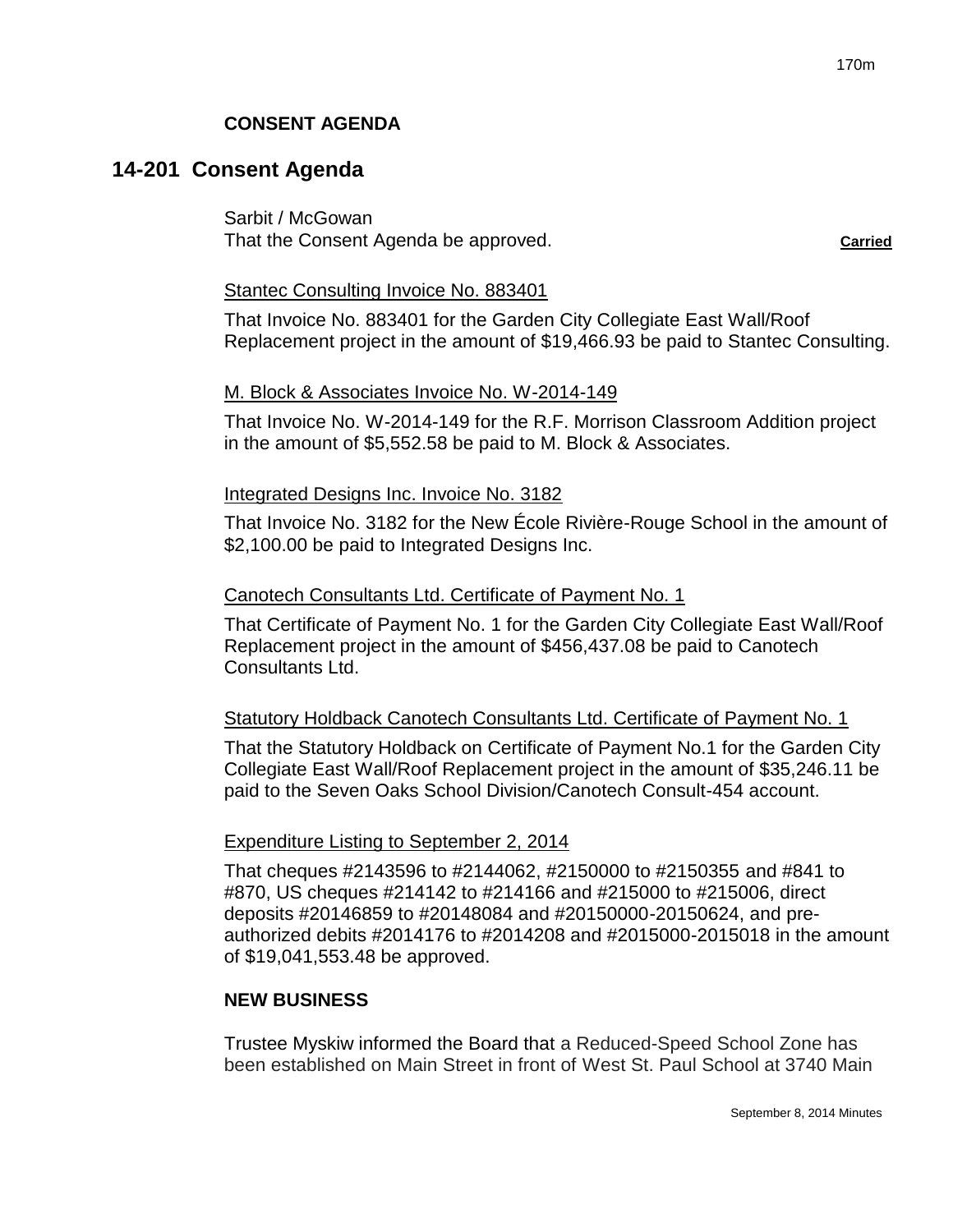## **NEW BUSINESS**

Street within 100 metres of the north and south property lines between the hours of 7:00 am and 5:00 pm, 7 days a week and year-round.

Trustee Dabee shared an article on the Value of Homework.

# **CONFERENCE REPORTS**

Fortunato Lim, Vice-Principal, Amber Trails Community School. Global Conference on Contemporary Issues in Education, July 12 to 14, 2014 - Las Vegas, Nevada.

# **CORRESPONDENCE**

- Andrea Lawson, Project Leader, Manitoba Education and Advanced Learning. Maples Collegiate Science Lab Renovation-Phase II.
- Manitoba School Boards Association. 2014-2015 Calendar of Events.
- Manitoba School Boards Association. Aboriginal Education Leadership Institute.
- Celebrating Abilities in Northern and Rural Manitoba. October 7 to 9, 2014 Thompson, Manitoba.
- Safe Schools Manitoba. New website: [http://safeschoolsmanitoba.ca.](http://safeschoolsmanitoba.ca/)
- Manitoba School Boards Association. Webinar, September 24, 12:00 p.m. Hiring: It's a 2-way Street.
- Manitoba Education School Programs Division. *My Child in School* website (now includes content for Kindergarten to Grade 12).
- **Prairie Architects Inc. R.F. Morrison Addition IDP#1 Meeting Minutes.**
- John Wassenaar, Number Ten Architectural Group. Maples Collegiate Commons Change Orders 35, 37, 38, 39, 40, and 41.
- Jeffery Moroz, Stantec Architecture. Garden City East Wall/Roof Change Order 5, 7, and 8.
- Darryl Gervais, Director, Manitoba Education. Revised version of Special Language Credit Options: A Policy and Administrative Handbook for Grades 9 to 12 with Responses to Frequently Asked Questions.
- Jamie Kozak, Prairie Architects Inc. Amber Trails Change Order 37and 42.
- Ken Nimchuk, Technology Education Consultant, Manitoba Education. 2014-2015 Technology Education Equipment Replacement Grant.
- Jamie Kozak, Prairie Architects Inc. Maples Collegiate Science Lab Reno & Elevator Upgrade Schedule.
- Manitoba School Boards Association. CPI Update August 2014.
- Manitoba News Releases: Education Minister Welcomes Students Back, Province Reminds Drivers About Reduced Speed in School Zones.
- Sherwood Armbruster, Manager of Special Projects, City of Winnipeg Final voting locations and elector counts for 2014 election.